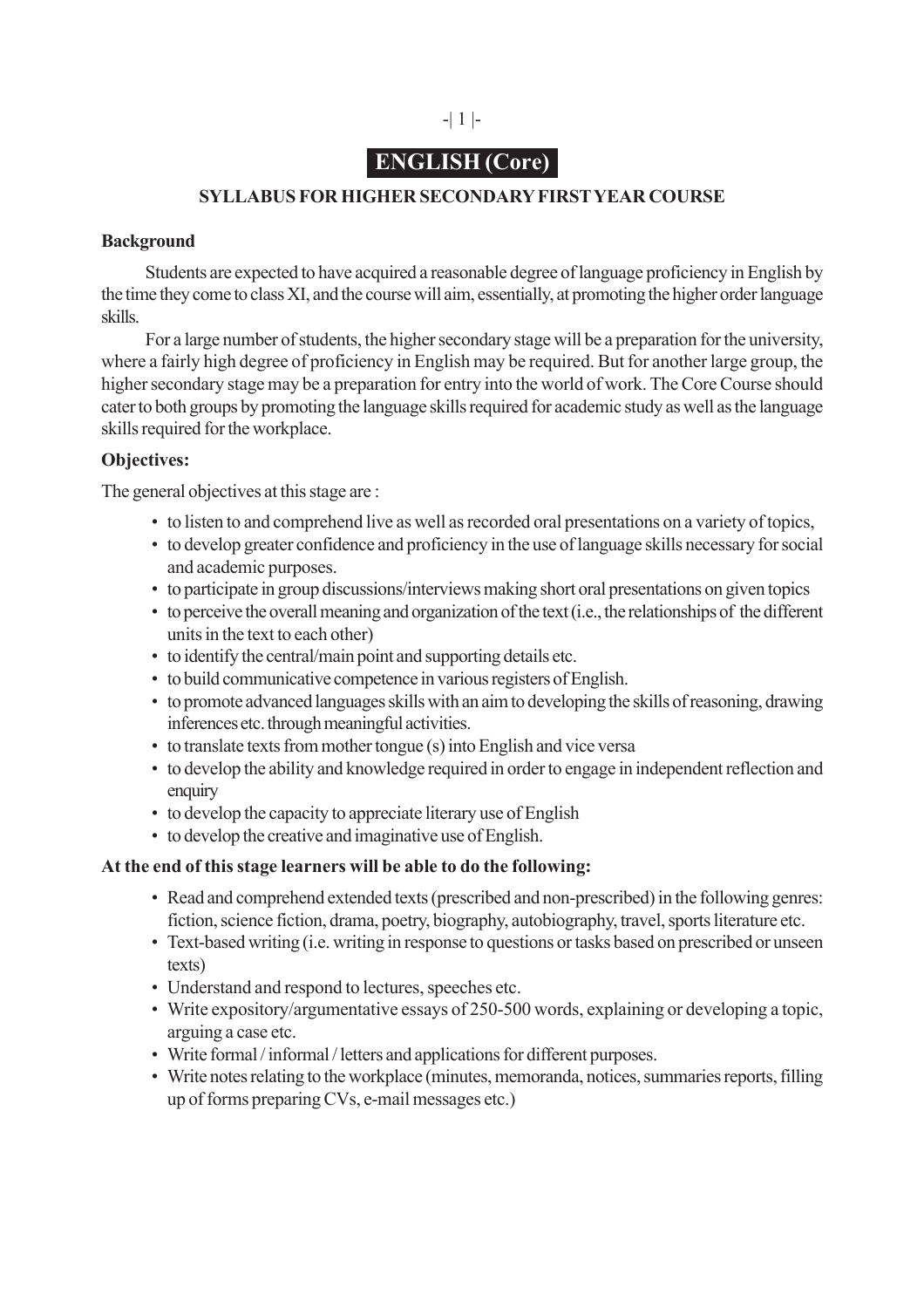• Taking/making notes from reference materials, recorded talks etc.

#### **Language Items:**

The Core Course should draw upon the language items suggested for classes IX-X and delve deeper into their usage and functions. Particular attention may, however, be given to the following areas of grammar;

- The uses of different tense forms for different kinds of narration (e.g. media commentaries, reports, programmes etc.)
- The use of passive forms in scientific and innovative writings
- Converting one kind of sentence/clause into a different kind of structure as well as other items to exemplify stylistic variations in different discourses
- Modal auxiliaries uses based on semantic considerations.

The study of formal (descriptive) grammar, at a very elementary level, will be introduced in Class XI. A conscious knowledge of some grammatical rules and sound patterns may be useful and interesting at this stage.

#### **Methods and Techniques:**

The techniques used for teaching should promote habits of self-learning and reduce dependence on the teacher. In general, a multi-skilled, learner-centered, activity based approach, of which there can be many variations, is recommended. The core classroom activity is likely to be that of silent reading of prescribed/selected texts for comprehension, which can lead to other forms of language learning activities such as role play, dramatization group discussion writing etc. although many such activities could be carried out without the preliminary use of textual material. It is important that students be trained to read independently and intelligently, interacting actively with texts, with the use of reference materials (dictionaries, thesauruses etc.) where necessary. Some pre-reading activity will generally be required and the course books should suggest suitable activities leaving teachers free to devise other activities when desired. So also the reading of texts should be followed by post reading activities. It is important to remember that every text can generate different readings. Students should be encouraged to interpret texts in different ways.

Group and pair activities can be resorted to when desired, but many useful language activities can be carried out individually.

In general, teachers should encourage students to interact actively with texts and with each other. Oral activity (group discussion etc.) should be encouraged.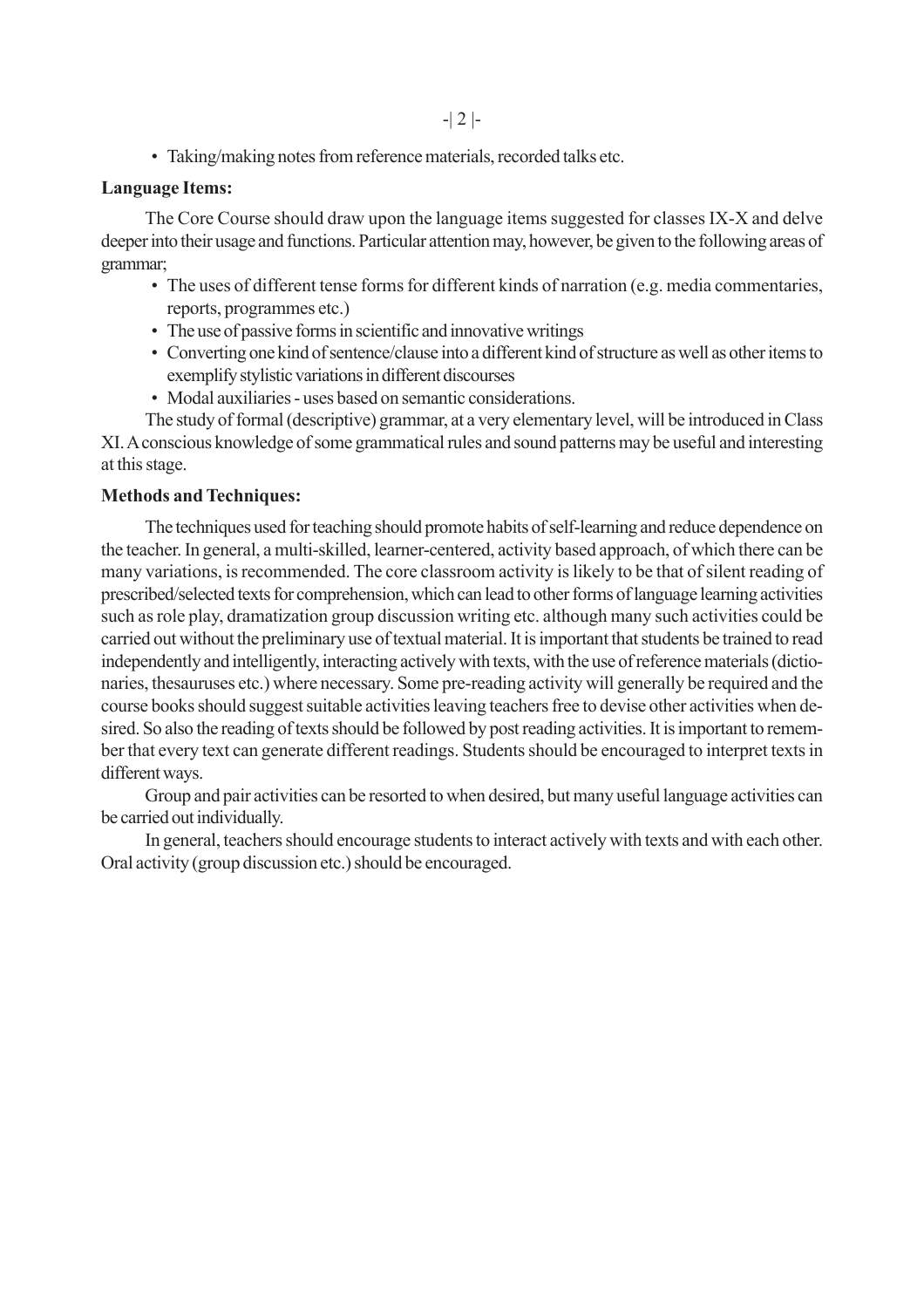#### **Syllabus Class XI**

#### **One Paper Conexample 2018 19 Three Hours Marks: 100**

#### **Unit wise Distribution of Marks and Periods:**

| Unit | Areas of Learning               | <b>Marks</b> | Periods |
|------|---------------------------------|--------------|---------|
| A    | Reading Unseen Passages (two)   | 20           | 30      |
| В    | Writing                         | 20           | 30      |
|      | <b>Grammar</b>                  | 10           | 20      |
|      | <b>Textual Questions</b>        | 40           | 80      |
|      | (i) Textbook<br>30              |              |         |
|      | (ii) Supplementary Reader<br>10 |              |         |
| E    | <b>Conversation Skills</b>      |              | 20      |
|      | $(i)$ Listening                 | 05           |         |
|      | (ii) Speaking                   | 05           |         |
|      | <b>Total</b>                    | 100          | 180     |

**Section -A**

#### **Reading unseen Passages for comprehension and note making**

Two unseen passages with variety of questions including 5 marks exclusively for vocabulary such as

- Word formation
- Inferring meaning

The total length of both the passages together should be around 1100 words.

- **Types of the passages:** 1. factual passages e.g. instructions, descriptions, reports
	- 2. Discursive passages involving opinion e.g. argumentative, persuasive

#### **Section Wise - [Summary]**

| Unit           | <b>Unseen</b> | No. of       | <b>Testing areas</b>                                                                  | <b>Marks</b>                                                                                                                                                                    | <b>Total</b> |
|----------------|---------------|--------------|---------------------------------------------------------------------------------------|---------------------------------------------------------------------------------------------------------------------------------------------------------------------------------|--------------|
| N <sub>0</sub> | passage       | <b>Words</b> |                                                                                       |                                                                                                                                                                                 | <b>Marks</b> |
| 01             | 01            | 600          | SA type Questions to test<br>Local, Global and<br><b>Inferential</b><br>Comprehension | 10 marks<br>Local Comprehension<br>test --- 4 Questions of<br>1 mark each $(lx4=4)$<br>Global and inferential<br>comprehension test<br>3 questions of 2<br>marks each $(3x2=6)$ | 12           |
|                |               |              | Vocabulary                                                                            | 02 marks<br>2 questions of 1 mark<br>each (on inferring<br>meaning)                                                                                                             |              |
|                | 02            | 500          | Note making in                                                                        | 05 marks                                                                                                                                                                        | 08           |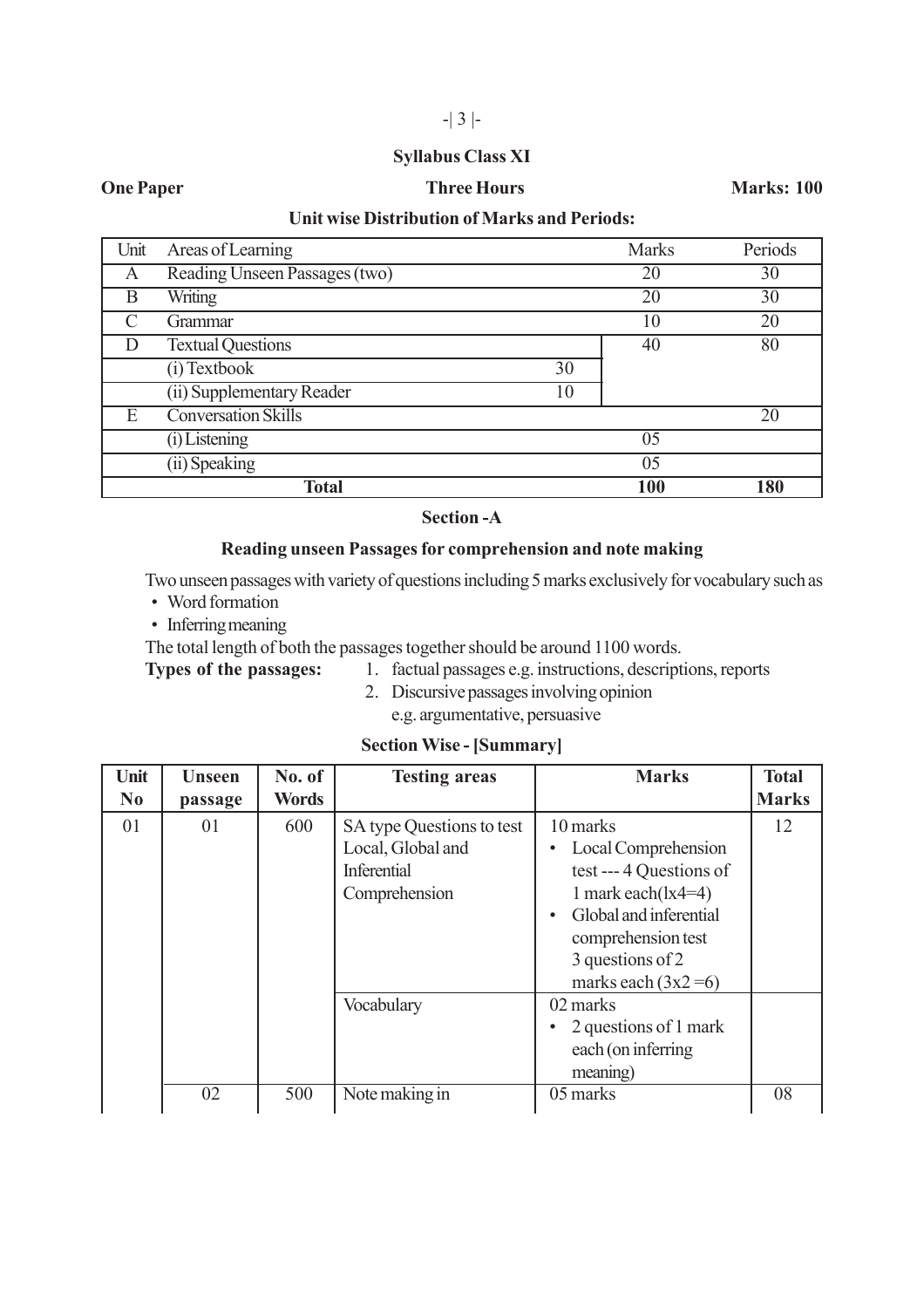| appropriate format<br>Vocabulary | 03 marks<br>$\bullet$ 3 questions of 1 mark<br>each (Word formation) |  |
|----------------------------------|----------------------------------------------------------------------|--|
|                                  | <b>Total marks</b>                                                   |  |

# **Section - B Writing**

| N <sub>0</sub>  | No. of questions | <b>Types</b>                       | <b>Marks</b>    | <b>Word limit</b> |
|-----------------|------------------|------------------------------------|-----------------|-------------------|
| 03              | One out of two   | (a) A Factual description of any   | 06              | 80-100 Words      |
|                 |                  | event or incident,                 |                 |                   |
|                 |                  | Or/                                |                 |                   |
|                 |                  | (b) A report based on the verbal   |                 |                   |
|                 |                  | input provided                     |                 |                   |
| $\overline{04}$ | One out of two   | Compositions based on a visual     | $\overline{06}$ | 100-150 words     |
|                 |                  | and / or verbal output             |                 |                   |
|                 |                  | The output may be descriptive or   |                 |                   |
|                 |                  | argumentative in nature - such as  |                 |                   |
|                 |                  | an article for publication in a    |                 |                   |
|                 |                  | newspaper or a school magazine     |                 |                   |
|                 |                  | or a speech]                       |                 |                   |
| $\overline{05}$ | One out of two   | Writing a letter based on the      | $\overline{08}$ |                   |
|                 |                  | given input. Letter types          |                 |                   |
|                 |                  | include                            |                 |                   |
|                 |                  | a) business or official letter for |                 |                   |
|                 |                  | making enquires registering        |                 |                   |
|                 |                  | complaints asking for and giving   |                 |                   |
|                 |                  | information, placing orders and    |                 |                   |
|                 |                  | sending replies.                   |                 |                   |
|                 |                  | b) letters to editors (giving      |                 |                   |
|                 |                  | suggestions, opinions on an        |                 |                   |
|                 |                  | issue of public interest.)         |                 |                   |
|                 |                  | c) Application for a job           |                 |                   |
|                 |                  | <b>Total Marks</b>                 | $\overline{20}$ |                   |

# **Section - C**

#### **Grammar**

Different grammatical structures in meaningful contexts will be tested. Item types will include:

# a) Gap filling

b) Sentence re-ordering

c) Dialogue completion

d) Sentence transformation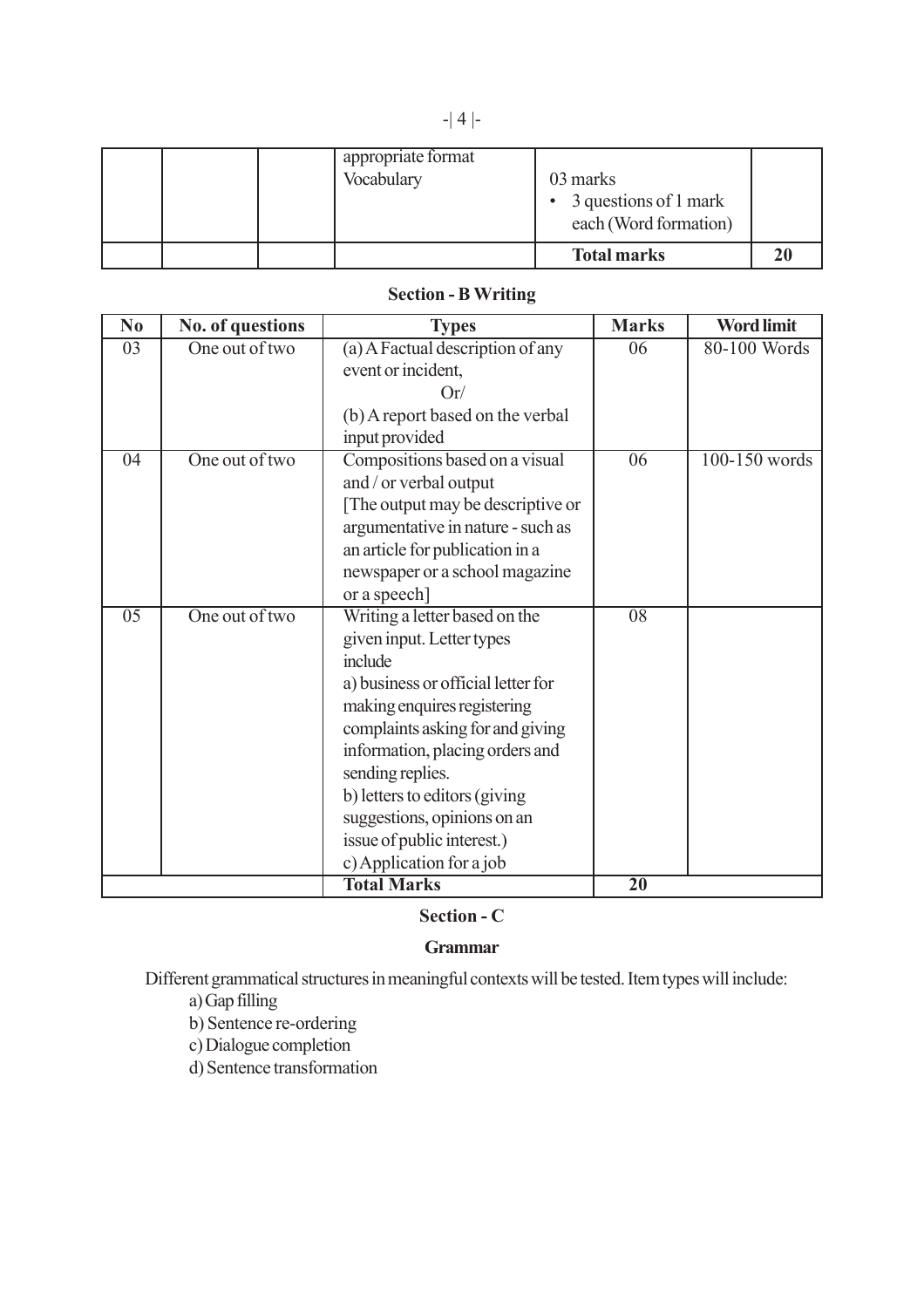#### **The grammar syllabus include**

| <b>Q. No.</b> | <b>Language Item</b>          | <b>Mark</b> | <b>Marking Scheme</b>                   |
|---------------|-------------------------------|-------------|-----------------------------------------|
| Q. No.6       | <i>i</i> . Determiners        | 1 mark      | $\frac{1}{2}$ mark $\times$ 2 questions |
|               | ii. Tense                     | 1 mark      | $\frac{1}{2}$ mark $\times$ 2 questions |
|               | iii. Modal Auxiliary          | 1 mark      | $\frac{1}{2}$ mark $\times$ 2 questions |
|               | iv. Error Correction          | 1 mark      | $\frac{1}{2}$ mark $\times$ 2 questions |
| Q. No.7       | <i>i.</i> Dialogue completion | 2 marks     | $1$ mark $\times$ 2 questions           |
|               | ii. Sentence transformation   | 2 marks     | $1$ mark $\times$ 2 questions           |
| Q. No.8       | i. Reordering of sentence     | 2 marks     | $1$ mark $\times$ 2 questions           |
|               | <b>Total</b>                  | 10 marks    |                                         |

#### **Section - D (Textual Questions)**

**Prescribed Books :** Hornbill - Textbook published by AHSEC, Guwahati

#### **Selected pieces**

|               | Name of the topic                                  | Writer                 |  |  |
|---------------|----------------------------------------------------|------------------------|--|--|
| <b>Prose</b>  | 1. The Portrait of a lady                          | Khushwant Sillgh       |  |  |
|               | 2. Landscape of the Soul                           | Nathalie Trouveroy     |  |  |
|               | 3. The Ailing Planet: the Green<br>Nani Palkhivala |                        |  |  |
|               | <b>Movements Role</b>                              |                        |  |  |
|               | 4. My Impressions of Assam                         | Verrier Elwin          |  |  |
| <b>Poetry</b> | 1. A photograph                                    | <b>Shirley Toulson</b> |  |  |
|               | 2. The Voice of the Rain                           | Walt Whitman           |  |  |
|               | 3. Childhood                                       | Markus Natten          |  |  |
|               | 4. Father to Son                                   | Elizabeth Jennings     |  |  |

#### **Q.no 9. 08 marks**

One out of two extracts based on poetry from the text for comprehension and appreciation.

| • Comprehension Question SA type |         | 4 questions of 1 mark each. |
|----------------------------------|---------|-----------------------------|
| • Appreciation                   | SA type | 1 question of 4 marks       |

- **Q no 10.** Two out of three Short answer type questions from the poetry section to test local and global comprehension of the text.(up to 30 words) **06 marks** • SA Type question 2 questions of 3 marks each
- **Q no 11.** Five out of six short answer type questions on the lessons from the prescribed text.(Up to 30 words) **10 marks**

• SA Type Question 5 questions of 2marks each

**Q no. 12.** One out of two long answer type questions based on the text to test global comprehension and extrapolation beyond the set text. (Expected word limit would be about 100-125 words each) **06 marks**

• LA Type Question 1 question of 6 marks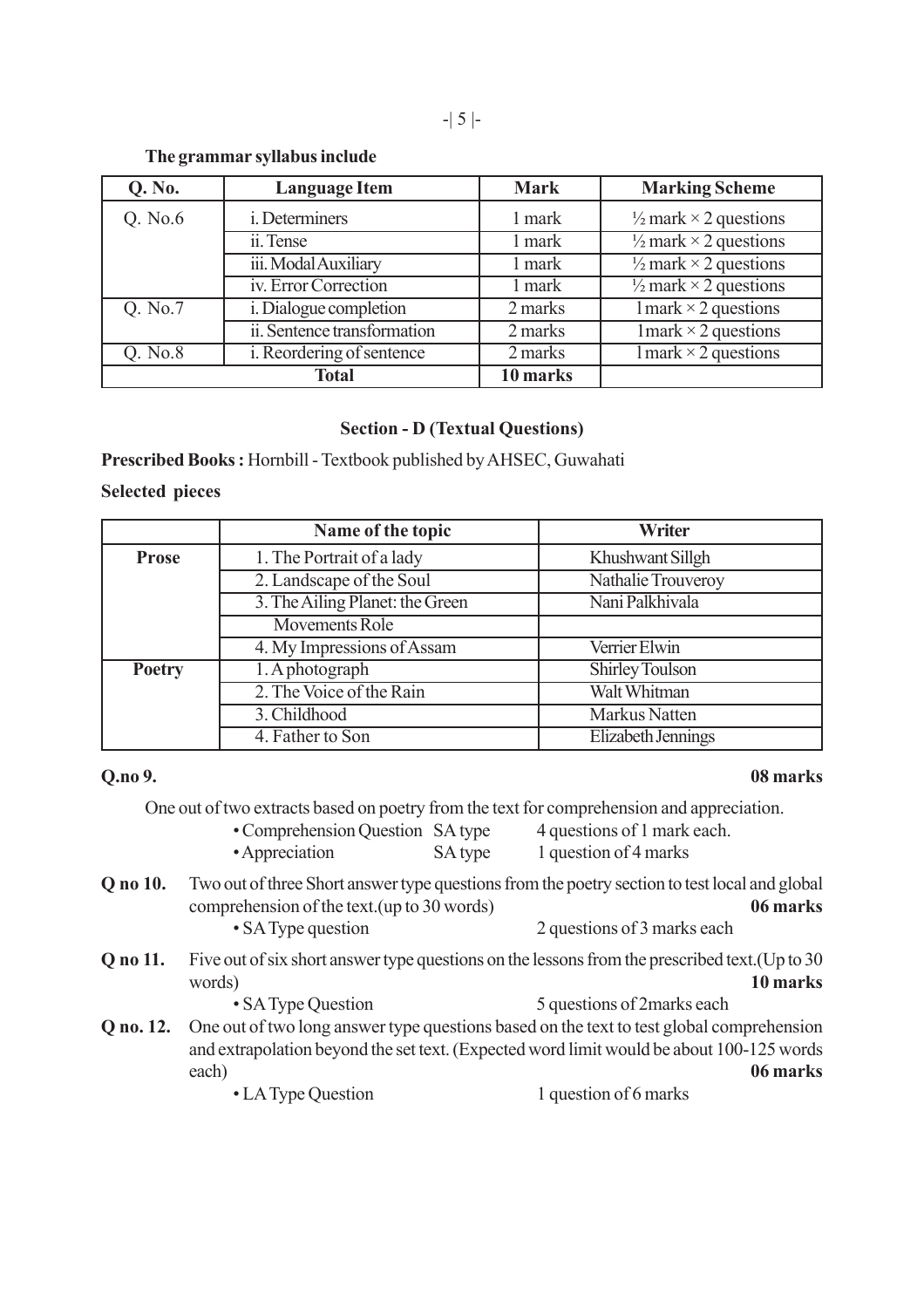#### **Supplementary Reader Total mark 10**

#### **Prescribed Textbook - Snapshots, Published by AHSEC**

#### **Selected pieces:**

- 1. Ranga's Marriage Masti Venkatesha Iyengar
- 2. Albert Einstein at School Patrick Pringle
- **Q No 13.** One out of two long answer type questions based on the Supplementary Reader to test comprehension of theme character and incidents. (Up to 100 words)
- LA Type Question 1 question of 6 marks **06 marks Q No 14.** Two of three short answer type questions from the Supplementary Reader. (Upto 30 words)
	- SA Type Question 2 questions 2 marks each **04 marks**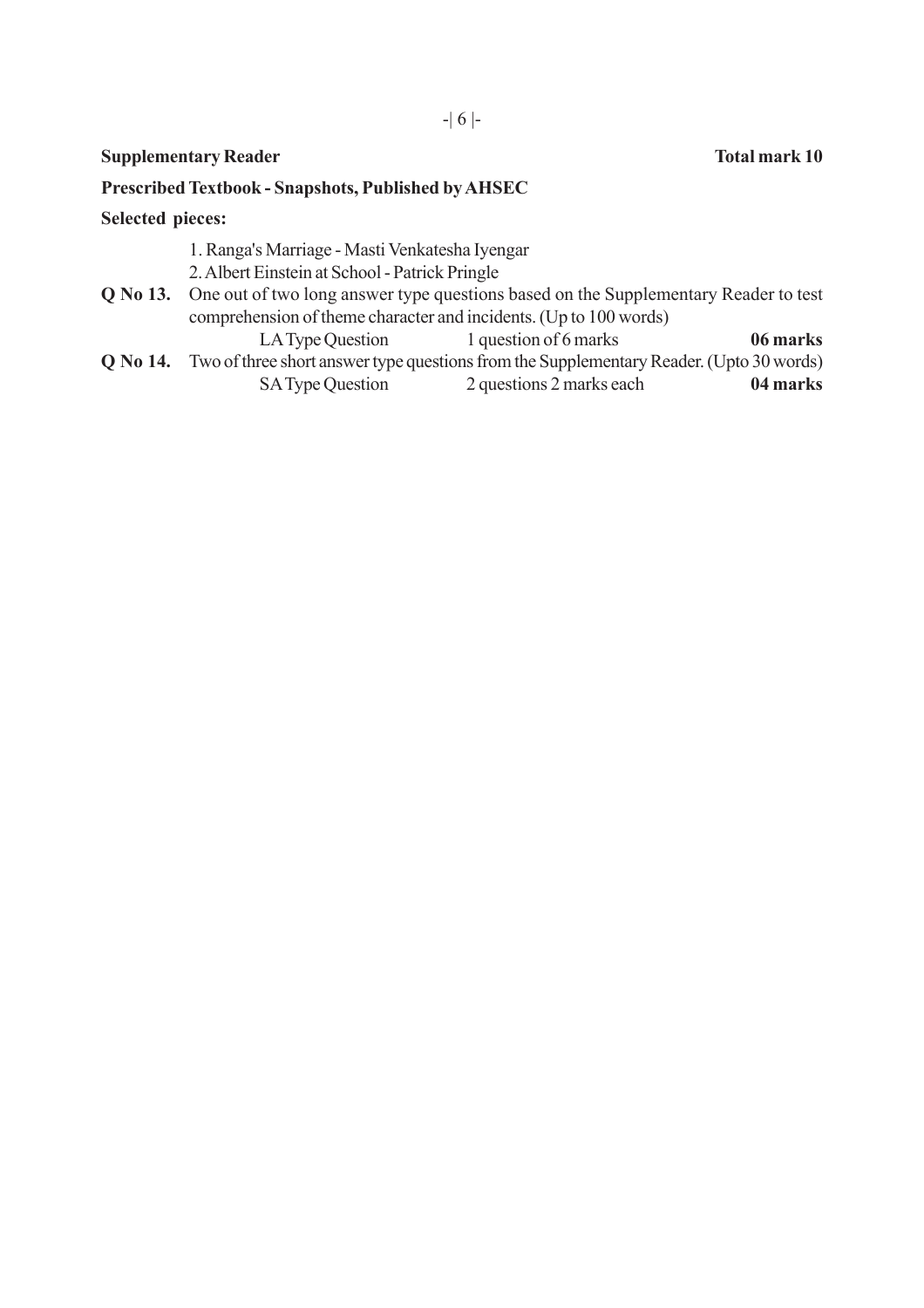# **ASSESSMENT OF LISTENING & SPEAKING SKILL ALLOTTED MARKS = 10 MARKS**

#### **Speaking and Listening**

Speaking needs a very strong emphasis and is an important objective leading to professional competence. Hence testing of oral skills must be made an important component of the overall testing pattern. To this end, speaking and listening skills are overtly built into the material to guide the teachers in the actualization of the skills.

### **Assessment of Speaking and Listening Skills (ASL)**

The Assam Higher Secondary Education Council had introduced the formal assessment of speaking and listening skills in class XI with effect from the session 2012-13. As a part of the CCE, it is believed that assessment should be used to control and regulate the quality and also to maintain the desired standards of performance in specific areas of learning. As good communication skills raise the self esteem and give a student the confidence to face the challenges of life, it is desired that the student acquires proficiency in this by the time he or she completes the secondary level education. Speaking and listening being considered to be the essential skills of learning a language a formal assessment of speaking and listening skills has been included in the overall assessment scheme with a view to bringing in a 'washback' effect in the teaching process.

#### **Speaking Assessment**

The assessment of speaking skill is based on four aspects of a language which include language functions, grammar, lexis or range of vocabulary and phonology. Students will be assessed on a scale of 5-1 where 1 is the lowest point and 5 is the highest. If a student performs reasonably well but doesn't fall in the highest category he or she can be marked in between 3 and 5.

### **Specific Objectives of Listening & Speaking:**

Students are expected to develop the ability:

- 1. to listen to lectures and talks and to be able to extract relevant and useful information for a specific purpose.
- 2. to listen to news bulletins and to develop the ability to discuss informally on a wide ranging issues like current national and international affairs, sports, business, etc.
- 3. to respond in interviews and to participate in formal group discussions.
- 4. to make enquiries meaningfully and adequately and to respond to enquiries for the purpose of within the country and abroad.
- 5. to listen to business news and to be able to extract relevant important information.
- 6. to develop the art of formal public speaking.

### -| 7 |-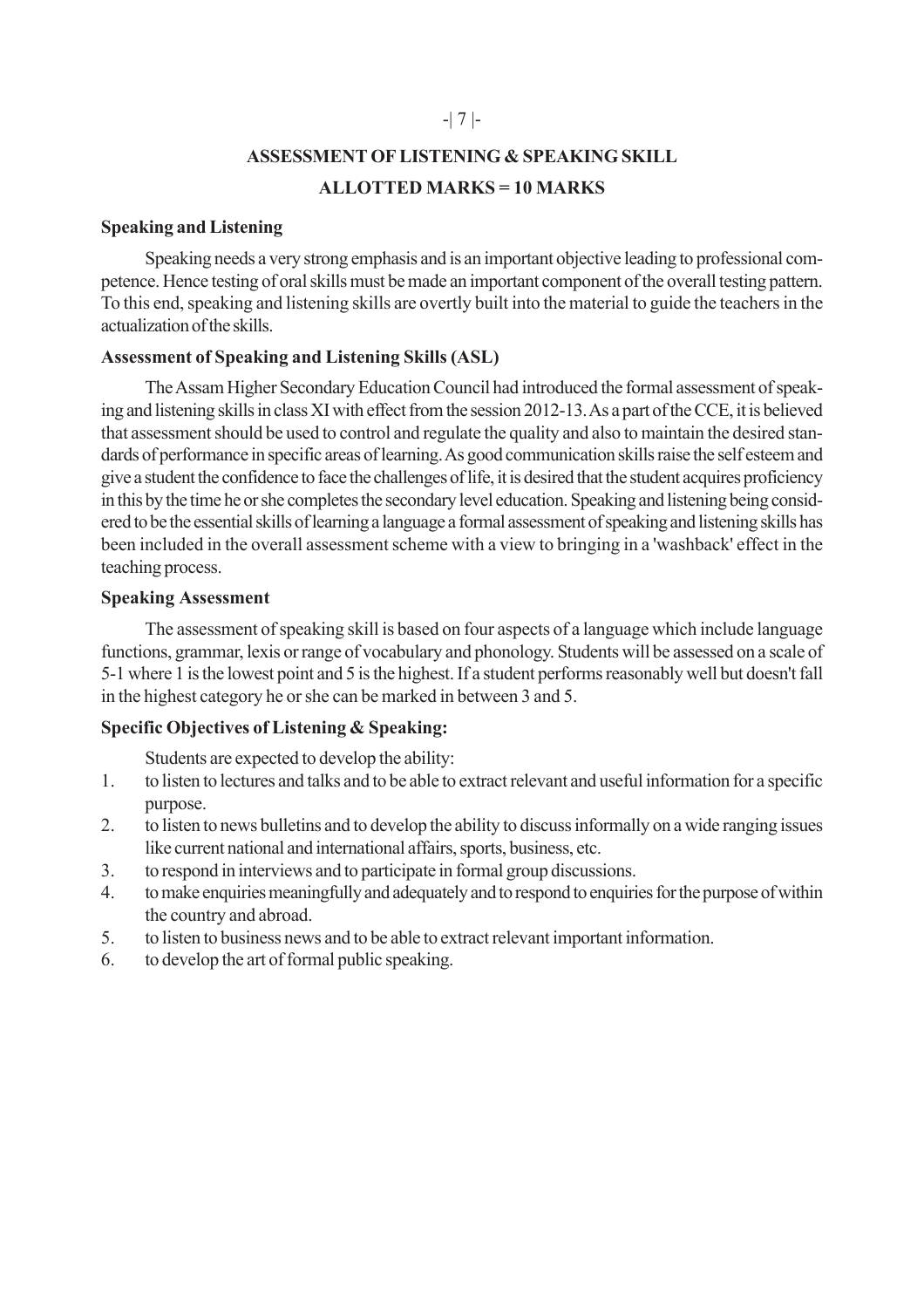#### -| 8 |-

# **CONVERSATION SKILLS ASSESSMENT SCALE GIDDELINE FOR ASSESSMENT OF LISTENING**

The teacher will read aloud a passage based on a relevant theme or a short story. The passage may be factual or discursive. The length of the passage should be around 350 words. The examinees are expected to complete the listening comprehension tasks given in a separate sheet while listening to the teacher. The tasks set may be gap-filling, multiple choice, true or false or short answer questions. There may be 10 different questions for half mark each.

### **ASSESSMENT SCALE**

### **LISTENING**

#### **The learner**

- 1. has the ability to understand words and phrases in a familiar context but cannot follow connected speech.
- 2. has ability to follow short connected utterances in a familiar context.
- 3. has ability to understand explicitly stated information in both familiar and unfamiliar contexts.
- 4. understands a range of longer spoken texts with reasonable accuracy and is able to draw inferences.
- 5. shows ability to interpret complex discourse in terms of points of view; adapts listening strategies to suit purposes.

# **MARKING SCHEME FOR LISTENING**

#### **Allotted Marks – 05 Allotted Time 10 minutes**

| SI No. | <b>Listening Skill</b>                                  |                              | <b>Total Mark   Marks obtained  </b> |
|--------|---------------------------------------------------------|------------------------------|--------------------------------------|
| (a)    | Comprehends a word uttered at an average speech rate    | $(\frac{1}{2} \times 4) = 2$ |                                      |
| (b)    | Evaluate whether a statement in a given context is true | $(\frac{1}{2} \times 2)=1$   |                                      |
|        | or false.                                               |                              |                                      |
| (c)    | Grasps the meaning of words in context                  | $(\frac{1}{2} \times 4) = 2$ |                                      |

### **GUIDELINES FOR ASSESSMENT OF SPEAKING**

Narration based on a sequence of pictures. In this section the candidate will be required to use narrative language.

Description of a picture (Can be pictures of people or places) Speaking on a given topic.

## **ASSESSMENT SCALE SPEAKING**

#### **The learner**

- 1. shows ability to use only isolated words and phrases but cannot operate on connected speech level.
- 2. in familiar situations, uses only short connected utterances with limited accuracy.